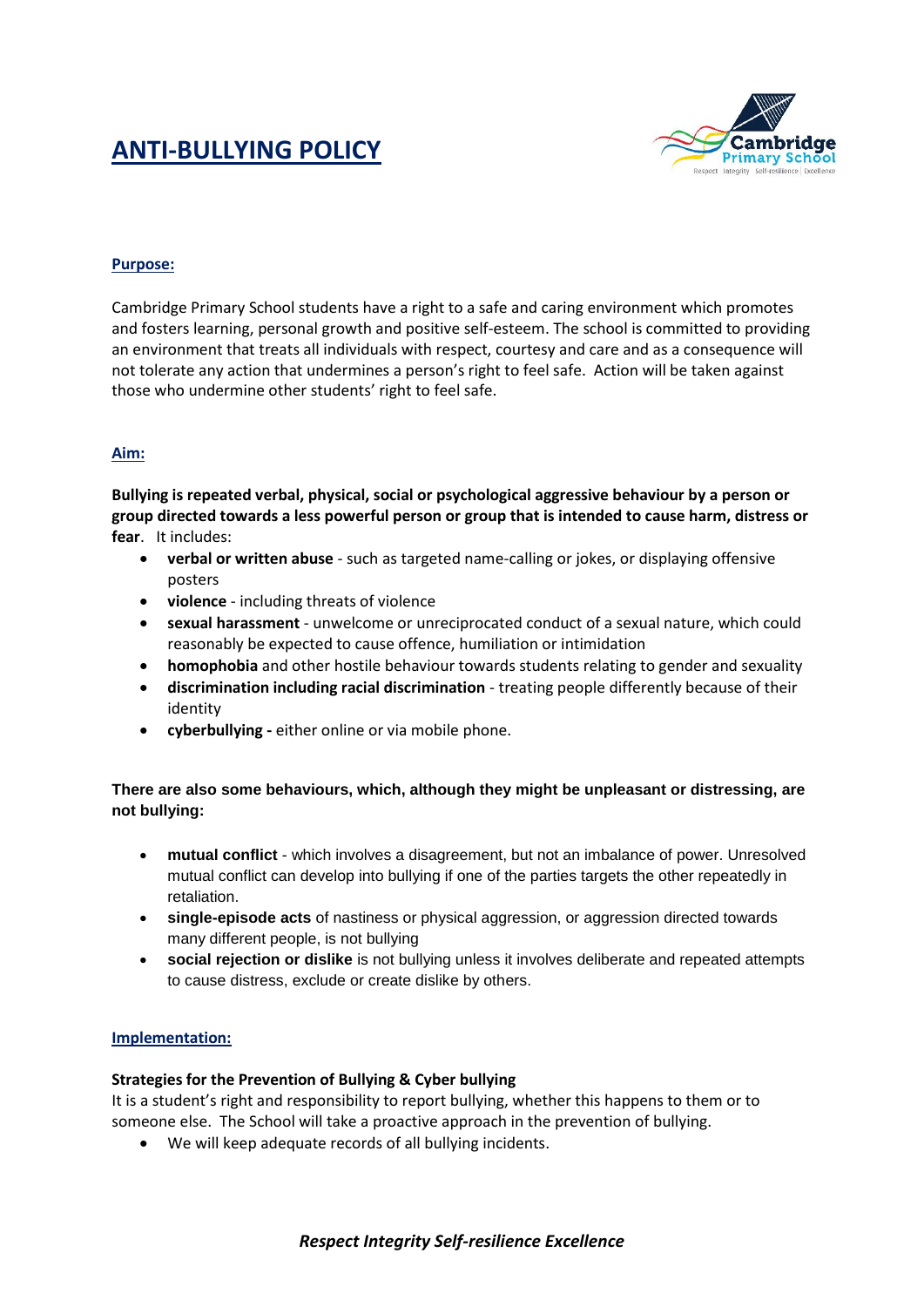- Teachers will work with the parents/carers/carers of the victim of bullying, and will assist their son/daughter to avoid being bullied in the future.
- The school will protect and support the victim of bullying, and will assist the student in order to assure that he/she will not be bullied in the future.
- The school will work with the parents/carers of the child bullying and assist the bully to change his/her behavior.
- Provide strategies to parents/carers if their child is being bullied. Refer to the Student Engagement Policy Guidelines - School Actions & Consequences Statement.
- Further transgressions of incidents of a serious nature will require additional counselling with the assistant principals, principal school counsellor and parents/carers.
- Resistance to behavioral change and repeat offences will lead to consequences ranging from detention, through to suspension and expulsion outline in the Student Engagement and Wellbeing Guidelines and Policy.
- The school will work with the parents/carers of the bully to establish joint strategies for behaviour modification. This may include the establishment of a Student Behaviour Management plan.
- The school will organize a parent information night raising awareness of cyber bullying/cyber safety as well as work on strategies to counteract it.
- Staff will follow a classroom program addressing anti-bullying, cyber bullying & cyber safety.
- All students and parents/carers will sign an Acceptable Use Agreement each year, outlining expected ICT and online behaviours.
- $\bullet$  A bullying survey will be administered twice yearly to students in Years  $1-6$ . Bullies are identified by the student body and they will be made aware of their behaviour. Their behaviour will be monitored by staff and documented on Compass.

Further to this the school will endeavor to implement the following specific classroom programs in an effort to promote and develop positive social skills:

- Peer Support
- Buddies Program
- Life Ed Van/Bravehearts
- Peer Mediation
- Units of work based on developing social skills
- Year 5 and 6 Personal Development/Health and Human Relationships
- Cyber Bullying & Cyber Safety

# **Responding to bullying & cyber bullying**

- Bullying will be given an immediate response on the same day where possible.
- A consistent whole school approach will be used.
- Strategies dealing with bullying need ongoing reinforcement.
- Clear guidelines in the Student Welfare & Discipline Policy, as well as the Student Engagement Guidelines Policy need to be followed when dealing with incidents.
- All incidents will be documented with statements taken from the bully, victim and witness/es on Compass
- Serious situations and repeat offenders will be managed by the principal or their delegate.

## **Rights and Responsibilities**

**Staff will:**

Act as appropriate role models exhibiting caring and tolerant behavior.